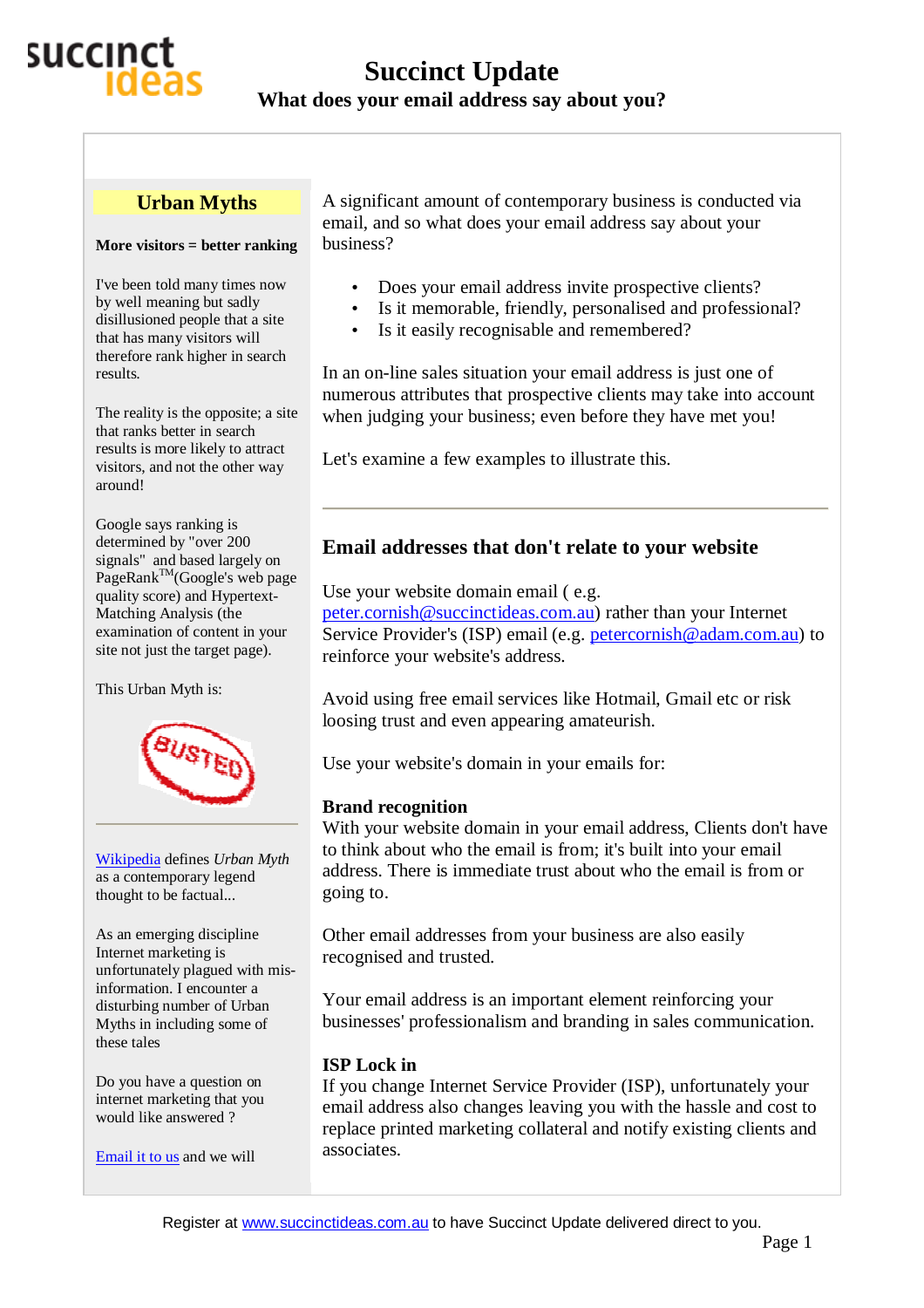

| provide answers for the most<br>popular questions in our next<br>newsletter. | Setup email addresses via your website hosting package and<br>redirect them to your ISP email address. Most web hosting<br>packages include several email addresses and a redirection facility.                                                                                      |                                                                                                                                                                                                             |
|------------------------------------------------------------------------------|--------------------------------------------------------------------------------------------------------------------------------------------------------------------------------------------------------------------------------------------------------------------------------------|-------------------------------------------------------------------------------------------------------------------------------------------------------------------------------------------------------------|
|                                                                              | Your clients continue to email your web domain email address, but<br>you control where those emails go. You even get the freedom to<br>take advantage of any good ISP churn offers! :)                                                                                               |                                                                                                                                                                                                             |
|                                                                              | <b>Email addresses that tell a story</b><br>You have control over the email addresses in your website domain,<br>and with some creative effort can easily produce one or more email<br>addresses that complement your offerings and make your email<br>communication more appealing. |                                                                                                                                                                                                             |
|                                                                              | Here's some suggestions:                                                                                                                                                                                                                                                             |                                                                                                                                                                                                             |
|                                                                              | your first name@ <yourbusiness> emailing ME. I will provide you</yourbusiness>                                                                                                                                                                                                       | The personal touch. You are<br>a personalised service                                                                                                                                                       |
|                                                                              | first<br>name.lastname@ <yourbusiness></yourbusiness>                                                                                                                                                                                                                                | A more formal and professional<br>approach. Make your business<br>look like a corporation.                                                                                                                  |
|                                                                              | stays@ <yourbusiness><br/>bookings@<yourbusiness><br/>info@<yourbusiness><br/>admin@<yourbusiness><br/>accounts@<yourbusiness></yourbusiness></yourbusiness></yourbusiness></yourbusiness></yourbusiness>                                                                            | Functional email addresses that<br>make it clear what the email is<br>about.                                                                                                                                |
|                                                                              |                                                                                                                                                                                                                                                                                      | A <i>catch all</i> email address directs<br>any emails sent to your domain<br>to you. You can invent <i>any</i><br><i>email address</i> at all (in your web<br>domain) and it will arrive in your<br>inbox. |
|                                                                              | Catch all email address                                                                                                                                                                                                                                                              | Invent special occasion email<br>addresses eg<br>XMAS@ <yourbusiness> or<br/>track sales campaigns with a<br/>unique email address eg<br/>yellowpages@<yourbusiness><br/>etc</yourbusiness></yourbusiness>  |
|                                                                              |                                                                                                                                                                                                                                                                                      | Handy to capture address typos<br>too but beware of spam!                                                                                                                                                   |
|                                                                              | Edht34@ <yourbusiness.com.au></yourbusiness.com.au>                                                                                                                                                                                                                                  | Cryptic email addresses can<br>make it difficult for people to                                                                                                                                              |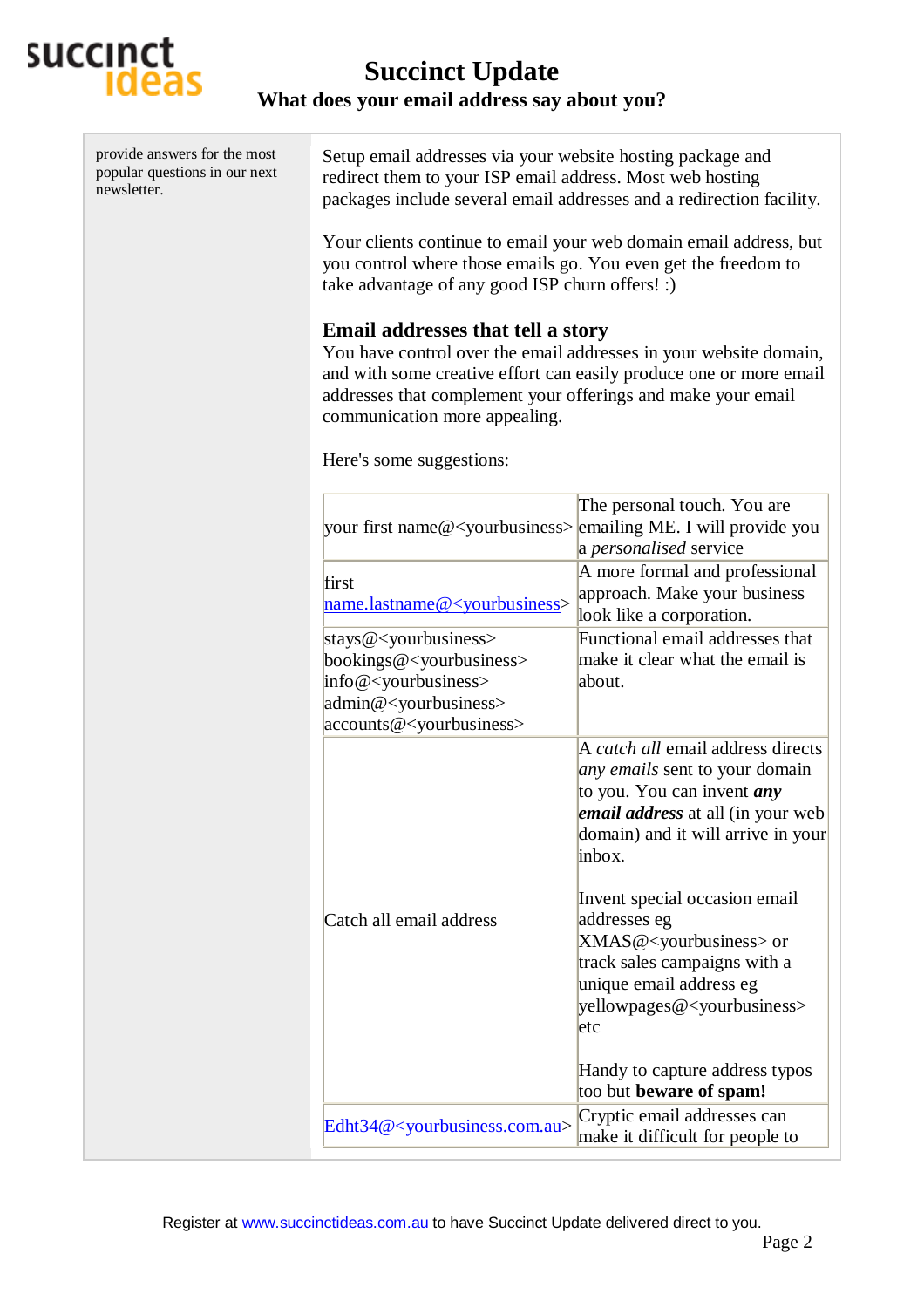

# **Succinct Update What does your email address say about you?**

|                                                            | remember or even type.                                                                                                                                                                                                                                                       |  |
|------------------------------------------------------------|------------------------------------------------------------------------------------------------------------------------------------------------------------------------------------------------------------------------------------------------------------------------------|--|
|                                                            | If there is a deep meaning in it<br>will your clients understand; will<br>they remember it; will they care?                                                                                                                                                                  |  |
|                                                            | <b>From: Your email address 'handle'</b><br>As a final note on email addressing refinement, check what "From"<br>you are sending to your clients. This is your email 'handle' that<br>appears in recipient's From column. The easiest way is to scrutinise<br>email replies. |  |
|                                                            | The From field is configured in your email program (in Outlook it<br>is labelled 'Your name' in Account Settings) and should clearly<br>reflect you and your business.                                                                                                       |  |
|                                                            | <b>Summary</b><br>Email is an increasingly important part of client communication,<br>and your email address is yet another opportunity to engage,<br>communicate and differentiate your business with your clients.                                                         |  |
|                                                            | sincerely,                                                                                                                                                                                                                                                                   |  |
|                                                            | Peter Cornish<br>peter.cornish@succinctideas.com.au                                                                                                                                                                                                                          |  |
|                                                            | If you think the information in this newsletter is useful, I encourage<br>you to forward it to peers, business associates etc. Please feel free<br>to use this content, but only if you acknowledge it with a link to my<br>website www.succinctideas.com.au.                |  |
|                                                            | Previous newsletters; business presentations etc are available from<br>www.succinctideas.com.au and my blog<br>theinternetmarketer.com.au                                                                                                                                    |  |
|                                                            | Cheers,<br>Peter Cornish                                                                                                                                                                                                                                                     |  |
| Succinct Ideas · (08) 8278 6545 · www.succinctideas.com.au |                                                                                                                                                                                                                                                                              |  |

Unleash the internet sales potential in your business!